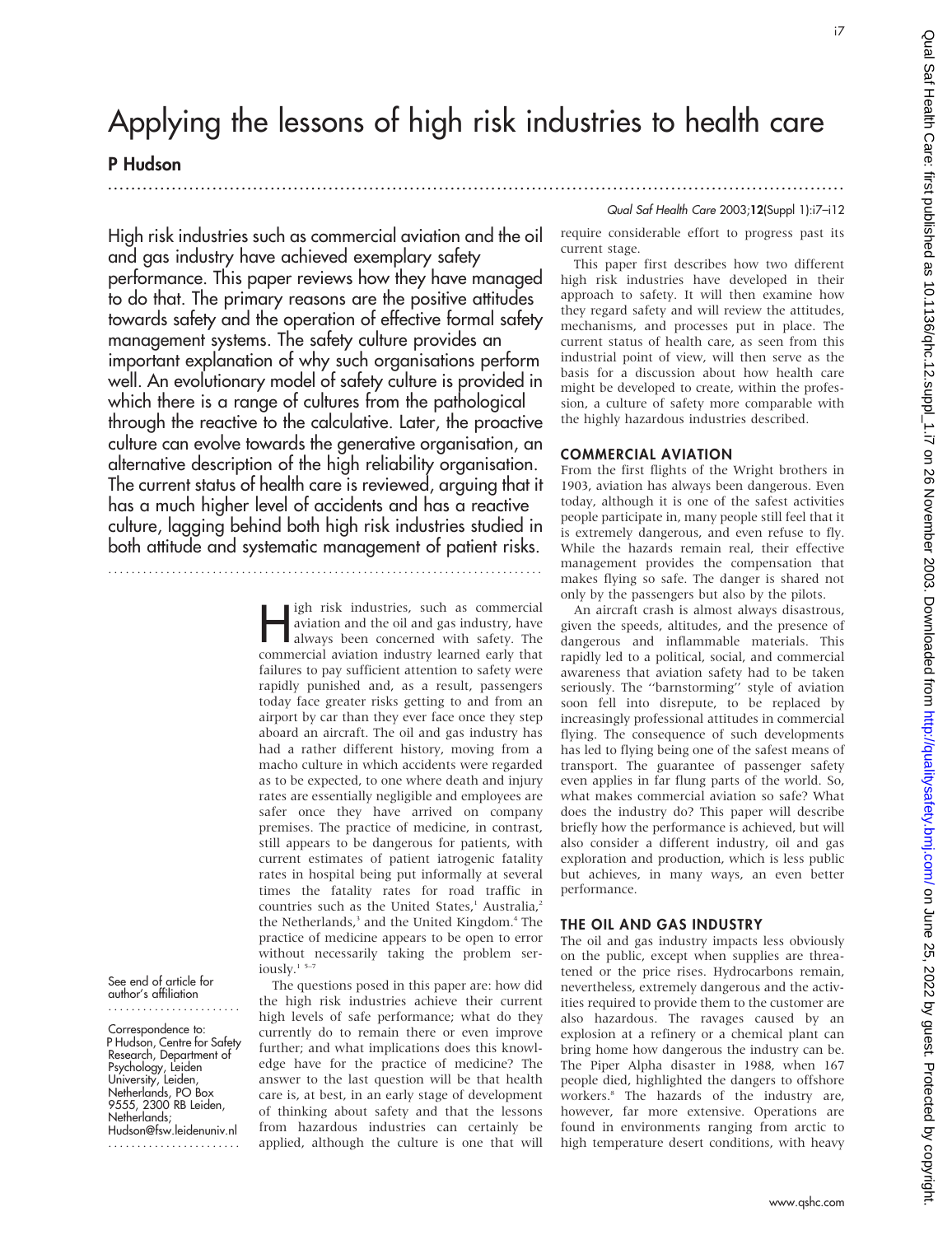machinery, involving high temperatures and pressures. These are often performed by untrained or inexperienced local workforces because of the necessity to respect political and legal requirements for local involvement.

In the early years of the industry, accidents, frequently fatal, were regarded as part of the business. There has been a considerable change, brought about partly but by no means exclusively because of the Piper Alpha disaster, so that since the early1990s the industry has become exemplary in its performance.<sup>9</sup> Societal pressure has required the attention to safety to be extended to environmental and occupational health issues with, more recently, an integration of effort and experience into sustainable development. The levels of safety performance that are currently achieved by many companies, and are required of their contractors, mean that aviation operations are regarded in the oil and gas industry as a major hazard in need of careful management. This evaluation comes as a surprise to those inside aviation who feel they know how safe they are.

#### ATTITUDES AND ORGANISATIONAL FACTORS CREATING SAFETY

How have these two industries achieved their current levels of performance? The answer appears to lie in the acquisition of good attitudes to safety issues and the application of systematic management of the hazards of the business.

#### Safety management systems

The processes and beliefs that are required to be proactive about safety are formed by the presence of a systematic understanding of what the enterprise is doing. In the oil and gas industry this step change from a reactive culture was set in train by the legal requirement, following the Piper Alpha disaster, to develop safety cases demonstrating the existence of an active safety management system.<sup>8</sup> Such mandatory requirements started in the United Kingdom, where the disaster had taken place, but were soon taken up in the regulatory regimes of other countries such as The Netherlands, Malaysia, and Australia, all major producing countries.<sup>9</sup>

Safety management systems (SMSs) are simply the systematic application of management processes to the problem of hazards an organisation faces. One typical approach, used in the oil and gas industry, $910$  involves the discovery and assessment of the hazards of particular operations, which may differ considerably from place to place, the specification of how those hazards are to be managed, and what is to be done if things, despite best endeavours, go wrong. There is a register of known hazards, as part of the SMS, and a clear understanding of the nature of defences applied to manage those hazards. Risk assessments are regarded as normal, but there is a feeling in many quarters that the numbers should not be taken too seriously as it is the structure and magnitude of the risks that is important. The system is documented, with specified accountabilities and required competence to perform duties critical to safety. Finally, there are a number of levels of audit and review required, given the assumption that, unlike quality management systems, safety will never actually achieve perfection and processes and knowledge can always be improved. The demonstration that there is a safety management system in place and that it is operational and effective is called a safety case.<sup>8</sup>

In commercial aviation full safety management systems are still sporadic. They will only become an International Civil Aviation Organisation (ICAO) standard during this decade, first for air traffic services (2003) and airports (2005) and, somewhat later, for airlines.<sup>11</sup> There is, nevertheless, a substantial body of knowledge and required processes embodied in the ICAO's Standards and Recommended Practices (SARPs). These serve to support many of the requirements of an SMS but were not constructed with a management system, as such, in mind. As a result they are, literally, unsystematic and are not collected together with the requirement to demonstrate an assurance, as with a safety case. They have, nevertheless, served aviation well and form a repository of good practice and safe design.12

#### Aviation attitudes

Aviation has always been seen as dangerous and as a result commercial aviation has had very positive attitudes towards safety from the start. The barnstormers were always in a minority, they crashed and died, thereby hastening the process, so that the industry developed clear standards and rigorous requirements. Pilots and engineers have been licensed and are severely restricted in what they may do, airplanes undergo rigorous certification processes based upon standards often developed as a result of crashes, and these constraints are accepted without question by all involved. I have argued<sup>12 13</sup> that aviation is, despite its exemplary performance, essentially haphazard in its management of the risks of flying, relying more upon positive attitudes and less upon systematic approaches to the management of risks.

#### Oil and gas attitudes

The oil and gas industry, in contrast, has retained an image of the macho oilman, even to this day. The success of the industry in achieving high levels of safety performance has come more from the hard nosed application of safety management systems, driven by the commitment of senior managers and, where that is less obvious, by the threat of legal sanction. The evident dangers of the business, especially as seen from the level of senior management with a wider horizon, became compounded by the growing realisation that safety performance was a sensitive indicator of economic performance, so that cutting corners to make money was punished too often to make it a worthwhile strategy. The success of early implementations of safety management systems, and the discovery that they were not as difficult or expensive to develop as had been feared, led to major oil companies requiring safety management systems to be in operation even in countries where there is no legal requirement.<sup>10</sup> The discovery was simply that it helps to understand what you are doing, and that understanding is what you have to develop when you create your safety management system.<sup>9</sup>

#### The limits of safety management

The two industries under discussion appear to have achieved their performance in quite different ways, suggesting that both routes may be feasible. Commercial aviation has achieved its current performance on the basis of positive attitudes towards safety, and is only now coming to the implementation of systematic approaches. Oil and gas exploration and production has achieved considerable progress on the basis of hard and systematic management, despite residual poor attitudes, and is slowly developing approaches to engender better attitudes. The question both industries are currently facing is: how do you go further when you have achieved so much?

The systematic application of safety management principles, culminating in the formal assurance that the goals can and are being achieved, can significantly help to achieve high levels of safety. However, such systems are, by their very nature, paper based and bureaucratic. They tend to set minimum common standards and can easily result in no more than the achievement of such standards, especially when there is competition for managerial attention and resources. A safety management system therefore defines sound systems, practices, and procedures, but is never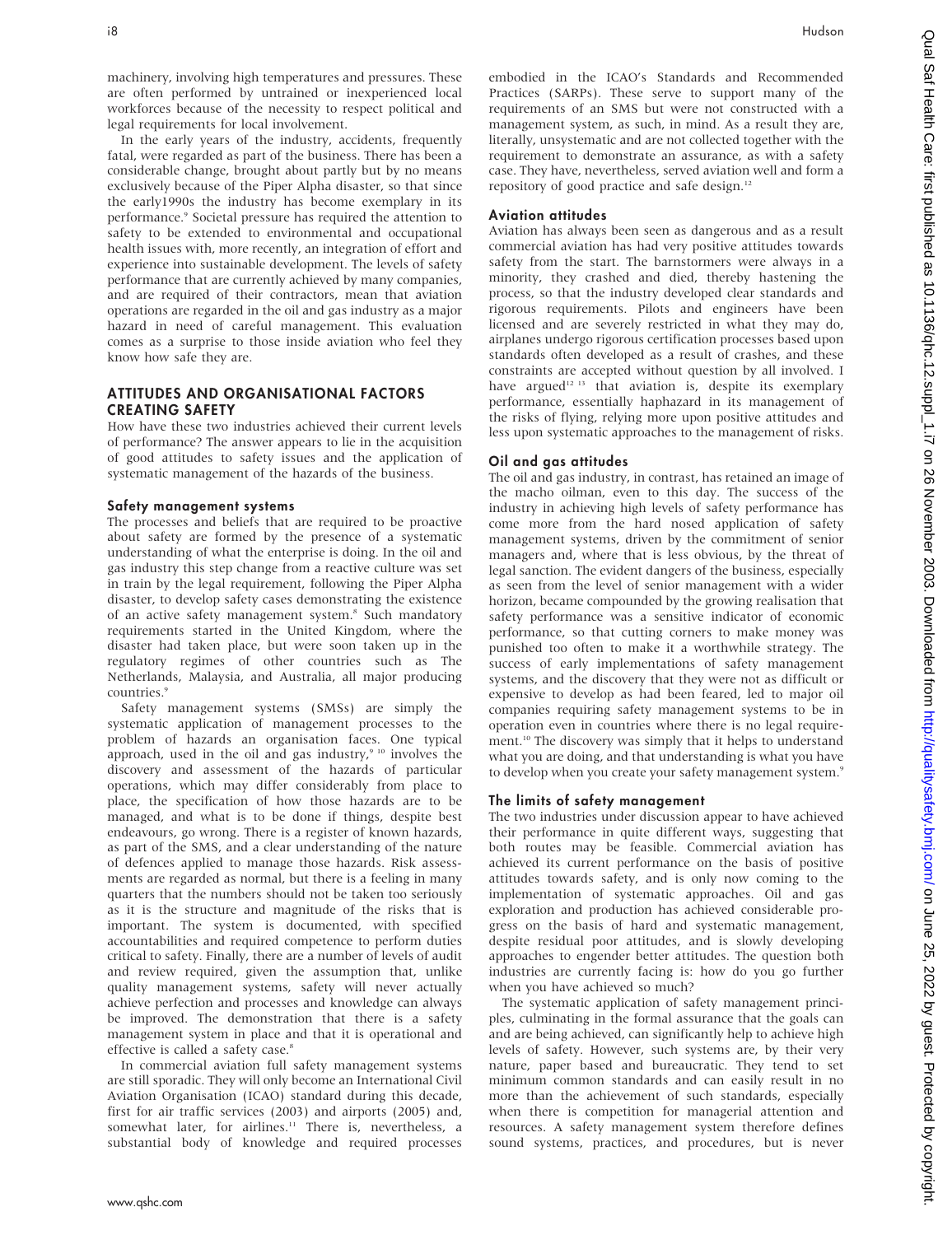enough if practised mechanically; an SMS requires an effective safety culture to flourish.<sup>9 10 13-15</sup> Such a culture enables individuals to fill in the gaps and exercise initiative while retaining high levels of safety performance. A research and development programme, called the Hearts and Minds Programme, is currently under way to attack this particular problem.<sup>14 15</sup> The ultimate aim of that programme is to raise the maturity level of the safety culture in the oil and gas industry, and links are increasingly being made to aviation. But the problem has become—what is a safety culture?

### SAFETY CULTURES IN HIGHLY HAZARDOUS INDUSTRIES

Both industries under consideration can be regarded as taking safety seriously and they can be described as having a culture of safety, whether internal or imposed. For a comparison with health care, it is worth examining what such a culture is and how it operates. The following list, first identified by Reason,<sup>16</sup> has wariness added. Such an organisation should be:

- Informed: managers know what is going on in their organisation and the workforce are willing to report their own errors and near misses.
- Wary: the organisation and its constituent individuals are on the lookout for the unexpected, maintaining a high degree of vigilance.
- N Just: the organisation is normally a ''no blame'' culture, although some actions are agreed by all to be totally unacceptable, deserving some retribution.
- N Flexible: such organisations reflect changes in demand and adapt rapidly to changes in circumstances, providing both high tempo and routine modes of operation.
- N Learning: organisations expect to have to change, are ready to learn and can do what needs to be done to improve.

There is a model of cultural maturity, $912$  based originally on one developed by Westrum, $17/18$  for the evolution of safety culture (fig 1). Westrum<sup>17</sup> initially identified three stages, the pathological, the bureaucratic, and the generative. This development of the model distinguishes a slightly larger number of distinct steps on the ladder and re-labels the bureaucratic stage as the calculative, partly because it is easier for people to accept that they are being calculative than that they are being bureaucratic:

- Pathological: safety is a problem caused by workers. The main drivers are the business and a desire not to get caught by the regulator.
- Reactive: organisations start to take safety seriously but there is only action after incidents.
- Calculative: safety is driven by management systems, with much collection of data. Safety is still primarily driven by management and imposed rather than looked for by the workforce.
- N Proactive: with improved performance, the unexpected is a challenge. Workforce involvement starts to move the initiative away from a purely top down approach.
- N Generative: there is active participation at all levels. Safety is perceived to be an inherent part of the business. Organisations are characterised by chronic unease as a counter to complacency.

An advanced safety culture can be reduced to four dimensions:

- N It is informed at all levels: informedness follows from seeking and providing information.
- N It exhibits trust by all: trust is developed by being just and informed, when even bad news can be told and accepted as information to be acted upon rather than as a reason to punish.
- N It is adaptable to change: adaptability follows from being flexible and learning from what goes well as well as what goes badly.
- $\bullet$  It worries: success does not engender complacency. Being worried is a healthy state that follows from a combination of being informed and a belief that, even when things appear to be going well, life is not always fair, which provides the reason why the culture is wary.

From this analysis it is clear that being informed, knowing what is really going on, provides the primary and necessary step in development of a safety culture. Informedness feeds trust and provides the raw material for adaptability. Worry

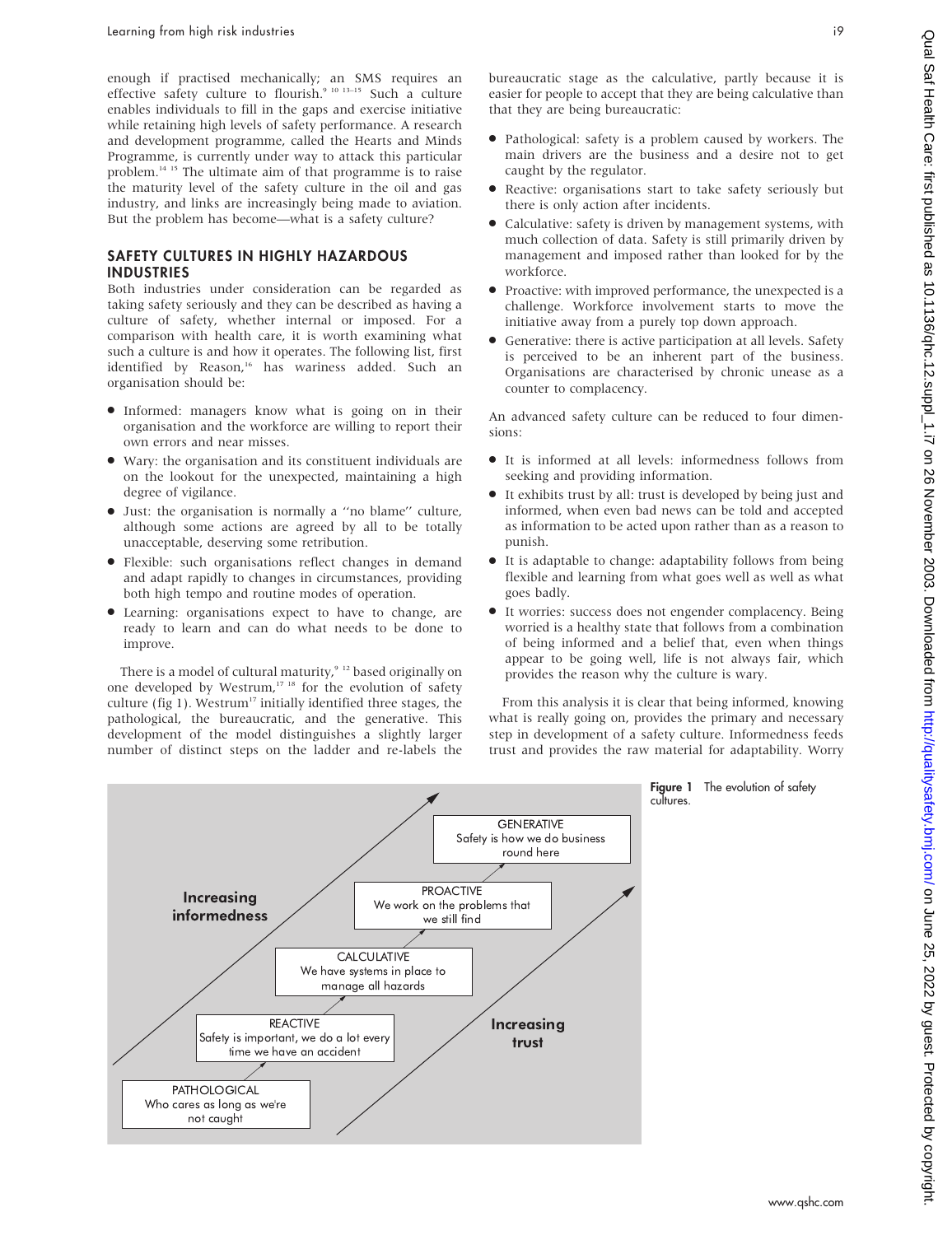comes later, when complacency threatens, as chronic unease provides the necessary antidote to the greatest threat to advanced safety cultures, their own success that can cause them to take their eye off the ball.

#### WHAT DO SUCH CULTURES DO?

Advanced safety cultures in highly hazardous settings have found ways of operating that can serve as lessons for others who might wish to emulate them. The original Berkeley studies into the "high reliability organisation",<sup>19</sup> a notion very similar to the generative culture, were carried out on non-profit organisations such as the United State's Navy's aircraft carrier operations and San Francisco air traffic control, or an exceptional organisation such as a nuclear power plant.20 21 It is still a question how much the profit and non-profit advanced cultures have in common.<sup>22</sup> Organisations described here have to make a profit to survive, they have to acquire and use the information available to them, they have to implement their management systems, and they have to cope with their inherent problems.

#### Handling commercial pressure

The commercial aviation industry and the oil and gas industries both operate under considerable commercial pressure. There is always a conflict between production and safety and it is a mark of the advanced culture that this conflict is at least contained and at best resolved. Pathological and reactive cultures are open to arguments about the financial benefits of safety, if there is any incentive for an organisation to improve and move up the ladder. Interestingly, personal experience with proactive organisations finds them uninterested in such arguments; they represent a battle already won and they are now convinced by other arguments. Commercial organisations that take safety and, more widely, sustainable development generally seriously perform better economically than their peers. The implication is that both profit sector and non-profit organisations, once they become advanced, have a common view of what is important and which processes are necessary. The belief is that such organisations operate more effectively and improved performance, both in the areas of safety and production, follows naturally.

#### Informedness

The information needed to create trust and be flexible can be won in a number of ways. Organisations can rely upon investigating and analysing their accidents, by performing audits and by reporting about what happens, which usually means what goes wrong, their near misses. Westrum<sup>17</sup> identified how cultures differ in their response to messengers bearing bad news. In pathological cultures messengers are shot, being blamed for the bad news they bring. In bureaucratic cultures they are tolerated, while in generative cultures messengers, even of bad news, are encouraged because they bring necessary information. More advanced cultures seek out information and, increasingly, are beginning to look at what helps in ensuring that incidents do not turn into worse accidents. Aviation does this well, the oil and gas industry is only now beginning to develop reporting systems for effective near misses, unsafe acts, and unsafe conditions. One approach developed in aviation, the line safety audit,<sup>23 24</sup> is aimed at developing a better understanding of normal operations, with its associated non-consequential errors and violations.

#### Accident investigation and analysis

Both industries have a tradition of taking their accidents seriously, especially when they involve fatalities. All aviation accidents are investigated and reported publicly. Annex 13 of the ICAO convention<sup>25</sup> defines how accidents are to be investigated and is quite specific about how such investigations should be performed in a blame free manner. In the oil and gas industry, investigation techniques have been developed to direct attention away from the ''sharp end'' and towards underlying causes and senior management.<sup>26</sup> <sup>27</sup> The swiss cheese model<sup>28 29</sup> was originally developed as part of a research programme in a major oil company, where it is routinely used for all major incidents and has become the industry standard. The model was rapidly taken up by the world's aviation industry.<sup>25</sup> The Australian Bureau of Air Safety Investigation (BASI) was the first to use Reason's model for all its major reports, directing attention to organisational factors underlying aviation accidents.<sup>30 31</sup> BASI instigated simple systems for reporting minor incidents in general aviation in order to collect useable information aggregated over larger numbers of minor incidents. The marked safety record of Australasia can be related to the attitudes that also supported BASI's introduction of potentially embarrassing analysis techniques.<sup>30-32</sup>

In the oil and gas industry, accidents, even fatalities, were once dealt with at a local level. Supervisors or the victims themselves were blamed and contractors, who classically ran the greatest risks, were not even counted. Companies now insist on analyses that uncover the underlying factors and managerial failings that led to accidents and then often require chief executive officers to fly, possibly round the world, to head office to be called to account, even for the deaths of those in contracting and sub-contracting companies. Management teams of companies now receive reports of all major and many minor incidents, with predetermined timescales within which reports have to be made. Incidents are rated in terms of their potential damage, which means that apparently trivial incidents may trigger a significant response. Such continued pressure and commitment ensures that safety remains high on the list of priorities and is slowly changing attitudes from the top down.

#### Incident reporting in aviation

The quality of incident reporting in aviation is exemplary. There are mandatory reporting requirements for many occurrences. Air safety reports (ASRs) have to be submitted to the national aviation regulator, such as the United Kingdom Civil Aviation Authority, by the airline. There are also many events that are not regarded as serious enough to warrant an air safety report but are nevertheless reported to the airline by flight crew and other staff.<sup>33</sup> Much of what is reported is of a simple technical nature, posing no personal problems for the reporters, but the reports may include problems caused by others, such as separation failures, ground handling problems, and unacceptable behaviour of passengers. British Airways operates BASIS, the British Airways Safety Information System, that is also used by many other airlines worldwide, to collect all these reports and allow them to be analysed statistically.

There are, however, situations where the reporter might well attract opprobrium or place a colleague in difficulties by reporting. Under such conditions, usually because someone has performed poorly, there has always been a temptation to bury the information if at all possible. Systems such as the Confidential Human Factors Information Reporting Process (CHIRP) allow for confidential reporting in such a way that the story can be followed up and the lessons learned without revealing the identity of those involved.<sup>33</sup> Such systems are agreed by both airlines and unions to have no repercussions for reporters, while important information can be made available. Aviation has learned that anonymous, as opposed to confidential, reporting is of little value, any incident reported invariably requires a degree of specialised follow up.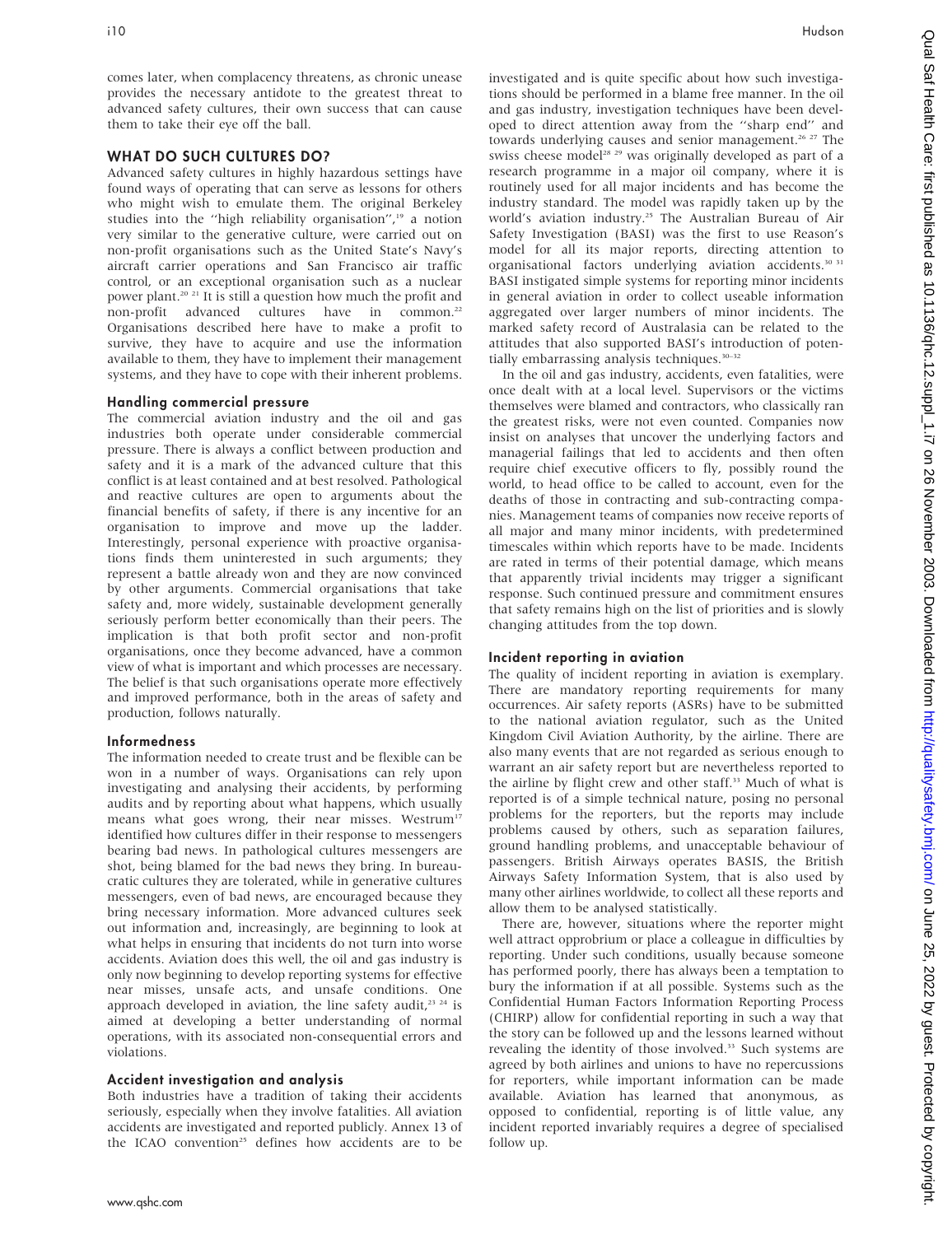Monitoring systems on board modern aircraft can provide detailed information about what happens, such as exceeding rates of descent or being at the wrong altitude, which means that it is becoming harder to escape scrutiny if the information available is used in that way. Aviation had already achieved a sufficiently well developed reporting culture before aircraft monitoring systems were capable of revealing what had happened.

Considerable efforts have been made to remove the concept of blame from both the aviation and the oil and gas industries.14–15 28 Both industries were prone to blame those at the sharp end, so that pilot error was the traditional end of an accident analysis, while victims were most frequently blamed for their own demises in the macho, and frankly pathological, early days of the oil and gas industry.

#### Management systems

As described above, the Piper Alpha disaster created the legal requirement for SMS, and the associated assurance, in the safety case, that such systems were operating effectively. In the oil and gas industry SMS was mandatory in a number of countries, but early experience showed the value of such systems, so most companies quickly required their operations to have an SMS even where there was no such requirement. Shell Group's experience with setting up systems for new operations has led them to use the SMSs as a way of defining more general management systems because they are so useful as well as effective. Experience in the implementation of such systems soon showed that they were an efficient way of understanding how an operation was best carried out.

Now that the International Civil Aviation Organisation has made SMSs a requirement for aerodromes to be in place by  $2005$ ,<sup>11</sup> while it is already a standard for air traffic services, commercial aviation is catching up rapidly with the oil and gas industry.

#### Organisational culture

The flight deck is a location staffed by professionals where there is usually a significant difference between the captain and the first officer. The difference in status between individuals in the cockpit is called the cockpit gradient. Aviation learned the hard way that this gradient has to be managed if it is not to be a source of problems. A number of major accidents, such as the Royal Dutch Airlines (KLM) disaster at Tenerife, had such cultural problems as a major cause of the accident. Today, crew resource management $34$   $35$ is a method taught to all flight deck personnel, and increasingly to cabin and maintenance staff as well, enabling them to overcome personal differences and operate effectively as a team, even when a crew might not fly together more than twice a year.

One of the distinguishing characteristics of advanced cultures is the reaction when things do go wrong. Less advanced cultures, the pathological and reactive, emphasise the fault of those immediately involved. This results in denial of organisational involvement in causing incidents, and calls to remove the rotten apples without the critical self examination that leads to the realisation that the problem may well lie with the barrel, not the apples.

#### SAFETY CULTURE IN HEALTH CARE

So, where does health care fit in this picture? Health care has always taken medical dangers seriously, so the culture cannot be pathological. The lack of systematic risk management suggests that the culture is, at best, reactive, even though there may be the occasional proactive area. The medical culture responds to high profile events (for example, the Bristol<sup>36</sup> and Winnipeg inquiries<sup>37</sup>) with repair measures but is often uninterested in systematic improvements. The difficulty in getting evidence-based healthcare to be accepted argues against the culture being calculative. In many cases medical professionals appear to have difficulty in following protocols, arguing that written protocols, called procedures elsewhere, restrict individual initiative and clinical judgement. Calculative cultures embrace procedures, while proactive ones develop ways of encouraging initiative within well controlled systems of procedures.<sup>9</sup> As the aviation and oil and gas industries are both borderline calculative–proactive, this places health care some way behind in its cultural maturity.

Health care has always been concerned with managing dangers and hazards, but these are inflicted on others. Unlike pilots, surgeons, physicians, pharmacists, and nurses rarely suffer the fate of their patients. The history of the SARS outbreak is particularly indicative. Medicine, as a discipline, is certainly aware of the hazards for others, but not for its own practitioners, so when it was the medical staff who died first, we can understand the shock effect. This was akin to the captain of the aircraft and the front line supervisor who deny that they have a problem involving them personally, no matter how much they know about the dangers for others.

#### Reporting

Health care does not report well. That is to say, the reporting of scientific facts, primarily biological ones, is well established and admirable standards for winnowing fact from opinion have been developed over the years, but reporting about individuals and systemic failings has been desultory at best. Messengers have been shot and the ''facts'' being reported have not been regarded as scientific and, therefore, worthy of regard, let alone analysis and action. This situation is akin to the technical industries that have never experienced problems in reporting technical problems, but took some time to realise that reporting problems associated with people, especially themselves, is equally important, if often personally embarrassing.

#### Investigation

Incident investigation in health care is, in my experience, amateur. There are no established methodologies, blame still dominates, and it is only in the event of major and multiple incidents<sup>36</sup><sup>37</sup> that any analysis with systemic consequences is drawn. Although the organisational accident model<sup>28 29</sup> is being used in places, $12.436$  this is yet to become a standard in the way it is in the other industries discussed here.

#### Attitudes

Health care, at least in Europe with a few trivial exceptions, is not a commercial profit based endeavour, so there is no need to have the pressures under which the two industries discussed here operate. Yet the medical community, and indeed the public at large, appears to accept a fatal accident rate estimated at three times that of road accidents and a significant multiple of the rates in aviation and the oil and gas industries.

Medical attitudes are often entrenched in the individual blame culture, characteristic of the pathological and reactive cultures.9 17 18 Given the importance of general attitudes in the aviation industry, and the attitudes of senior management in the oil and gas industry, this suggests one place where health care needs to examine its organisational culture very closely if improvement is to be achieved. The interpersonal culture of a traditionally hierarchical profession such as the medical profession will also need to move closer to those accepted in aviation.<sup>38</sup>

#### Safety management systems

The systematic approach to safety in health care appears to be extremely unbalanced. There is a large body of knowledge about the individual risks of medicines and surgical procedures or about the relative effects of certain patient